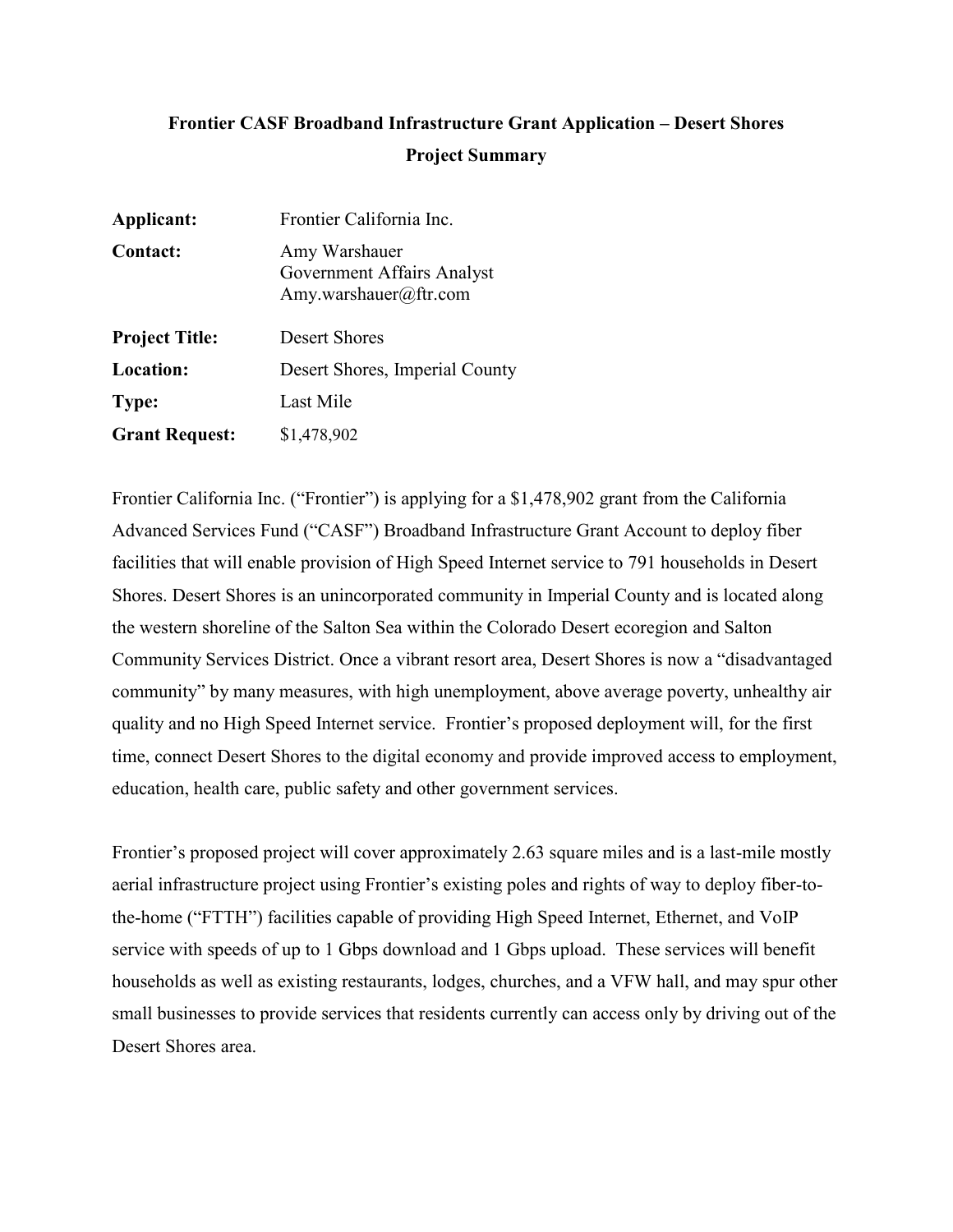A range of service and price options will be available to households, businesses, and any anchor institutions. Desert Shores currently does not have schools, libraries or hospitals, and this new broadband service will enable students to do homework with online resources and allow online access to health care services, critical for the many residents who suffer from poor air quality. Moreover, eligible low-income households will be able to subscribe to Frontier's Affordable Broadband product, which includes a free Chromebook.

In addition to first-time provision of High Speed Internet service to Desert Shores households, the proposed project will advance the CPUC's objective of prioritizing broadband deployment to "High Impact Areas." This proposed project also will advance the Legislature's intent to prioritize funding broadband adoption programs for disadvantaged communities. Although Desert Shores is clearly "disadvantaged" by many measures, it would never benefit from a broadband adoption program if there is no broadband infrastructure. This proposed project would, for example, enable a community center in Desert Shores to be a wifi hotspot and location for digital literacy classes and other initiatives to help close the Digital Divide.

As the Carrier of Last Resort in Desert Shores, Frontier currently provides voice service in the project area via copper wireline facilities acquired from Verizon in 2016. Frontier does not provide broadband services and is not aware of any other provider of broadband service in the proposed project area, nor any provision of wireless service that meets the CASF "served" speed standard.

The project size is 2.63 square miles.

Census Block Groups Covered -CBG 060250123022 -CBG 060250123021 -CBG 060250123011

Zip Codes Covered - 92274